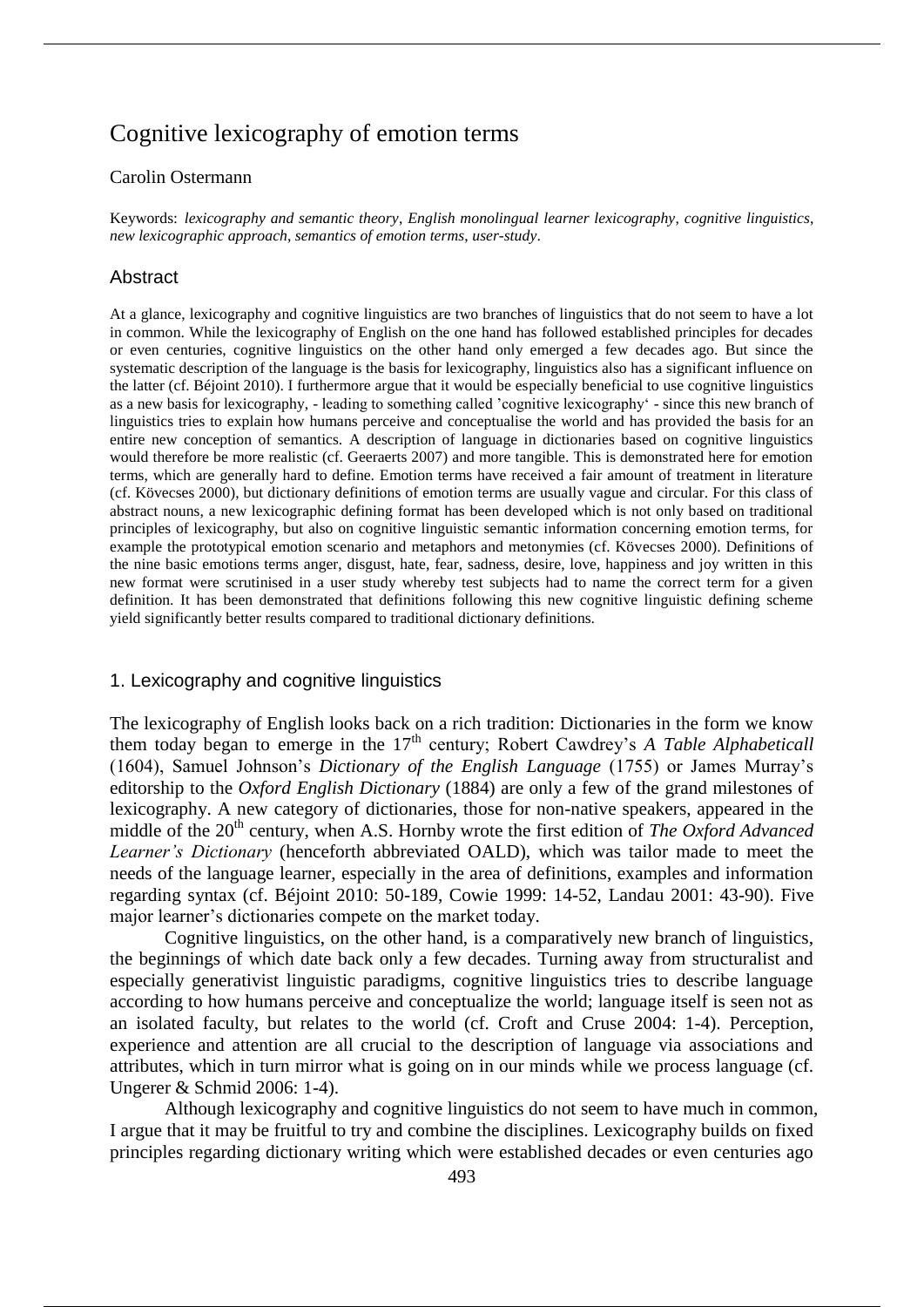and which have prevailed, but the time may be ripe to build on a new basis for these principles, namely cognitive linguistics. Linguistics as such has always influenced lexicography (cf. Béjoint 2010: 269); lexicography is sometimes also viewed as an applied branch of linguistics and both "work on the same object, language" (Béjoint 2010: 262). An applied branch such as learner lexicography, which tries to explain language in a way that non-native speakers can easily understand it, may especially profit from a linguistic theory that is interested in how humans store, conceptualize and retrieve this language in the first place. As Béjoint (2010: 269) observes, "(…) lexicography can only progress if it takes into account the work of linguists, their methods, their questions and their answers." And it may be time for lexicography to look at a new set of questions and answers, which is what I would like to demonstrate in this paper.

# 2. The idea behind cognitive lexicography

English monolingual learner lexicography follows certain conventions regarding dictionary writing (cf. Svensén 2009); linguistics offers scientific input to this description of language. But although a relationship between the branches is clearly visible, it has not always been amicable. According to Geeraerts (cf. 1997), linguistics and lexicography have developed independently of one another in the course of the  $20<sup>th</sup>$  century.

The idea behind what I call 'cognitive lexicography' is not to change all lexicographic practice. What would seem much more fruitful is for lexicography to take into account theories of cognitive linguistics and incorporate concepts and findings into existing lexicographic principles. What I would like to propose is to use cognitive linguistics as a new basis and profit from its findings. Geeraerts (2007: 1168) also mentions that

(…) what Cognitive Linguistics seems to offer to lexicography is a conception of semantic structure that is perhaps in a number of respects more realistic than what many other semantic theories (…) can provide.

Some theories of cognitive linguistics, for example prototype theory, are already widely used in the writing of definitions; lexicographers, however, are not aware of it or decide for whichever reason not to mention it (cf. also Hanks 1987: 118 on definitions that state what is typically the case in contrast to necessary conditions). Cognitive linguistics, especially the use of prototype theory, frame semantics, and conceptual metaphor can further fruitfully be applied to a range of lexicographic principles. What I propose here is a new cognitive defining structure for one class of abstract nouns, namely emotion terms.

### 3. Cognitive lexicography applied: the case of emotion terms

### 3.1 *Emotion terms*

The semantic description of emotion terms has received a fair amount of cognitive linguistic attention; among other scholars, Johnson-Laird & Oatley, Wierzbicka and Kövecses have devoted themselves to this field. Johnson-Laird and Oatley (cf. 1989) decompose the semantic field into Basic Emotions and a few more emotion types which build on these basic emotions, postulating that emotions fulfil communicative functions. Wierzbicka (cf. 1992) describes emotion terms with the help of semantic primitives such as 'do', 'good, 'bad', 'happen',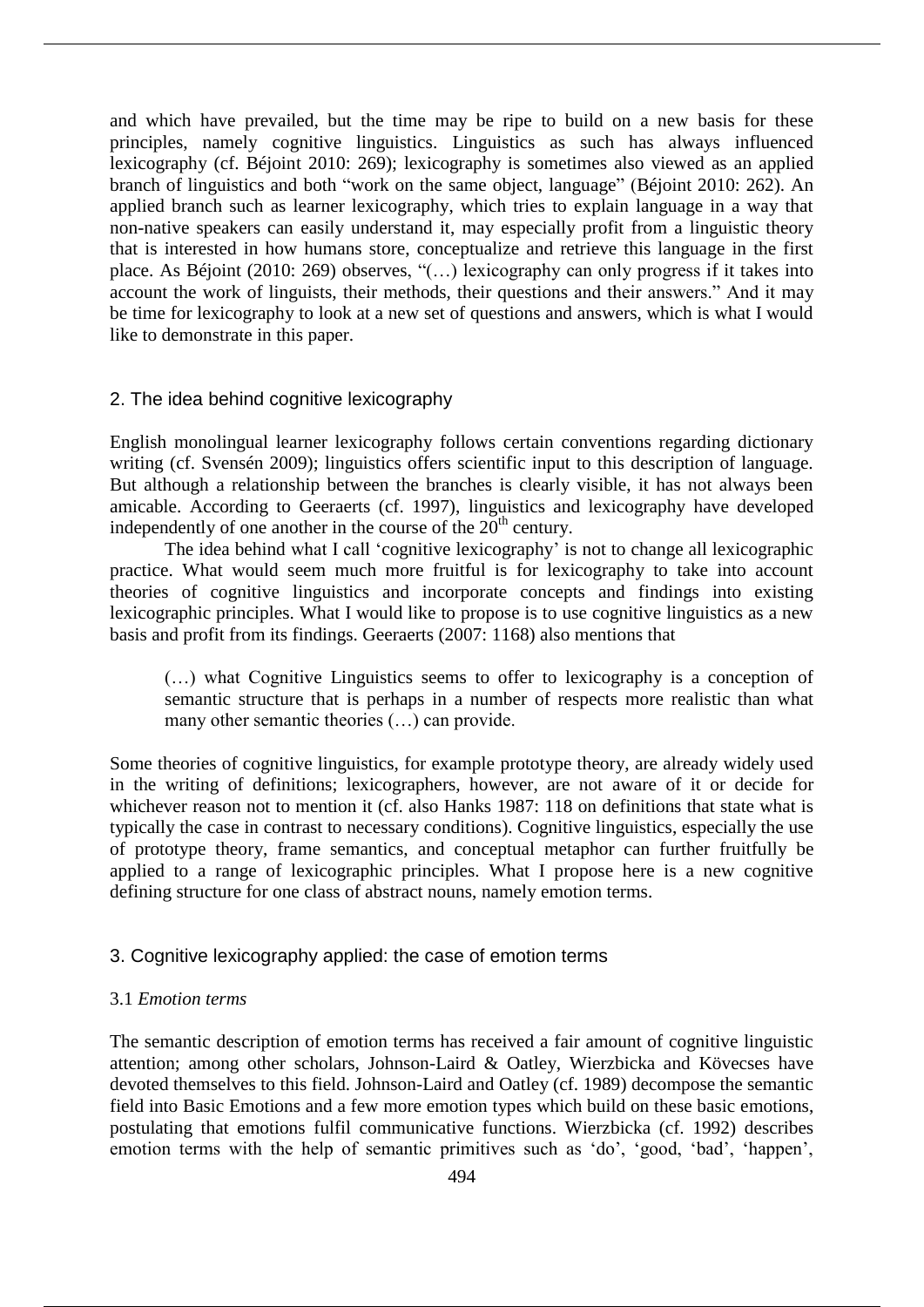'know', which are universal in language since they are non-technical and can be understood intuitively (cf. 1992: 541) and which serve to render emotion terms in forms of prototypical scenarios. Kövecses (cf. 2000) puts the role of metaphors in the centre of the description of emotion terms. And finally, the FrameNet project has also created a 'feeling'-frame in order to describe the components of emotions.

This semantic description offered by linguistics, however, stands in sharp contrast to dictionary definitions of basic emotion terms. There is no doubt about the difficulty to define emotion concepts. This is probably due to what Johnson-Laird and Oatley mean when they say that basic emotions are an "unanalysable primitive experience" (1989: 93) and that emotions in general cannot be communicated, since "[I]f you were 'emotion-blind' and unable to experience emotions, then you would have no idea what it was like to feel, say, sadness." (1989: 90). But dictionary definitions of emotion terms also "show a considerable degree of vagueness and circularity" (Ungerer & Schmid 2006: 133) and seem to be accepted to be vague, as Ungerer & Schmid (2006: 25) also state:

Dictionary definitions are written for a practical purpose and not with a systematic linguistic or cognitive analysis in mind. Lexicographers can afford to skip some properties that are to be taken for granted (…).

A few examples from OALD8 prove this point: *joy* in OALD8 is defined by 'a feeling of great happiness', whereas *happiness* itself is not even entered in the dictionary but can only be found as a composite noun in the entry of *happy*, the definition of which reads 'feeling or showing pleasure'. The same holds true for *sadness*, which is defined as 'the feeling of being sad'. The situation is similar in other monolingual learner's dictionaries on the market. This, however, is the point where I suggest following up on the FrameNet approach and on Kövecses's approach in order to offer definitions of basic emotions terms closer to cognitive linguistic insights.

### 3.2 *A new cognitive defining structure*

In order to render emotion terms unambiguously and, so to speak, "cognitively" in dictionary definitions, a new defining structure is needed, which will be outlined here for the nine basic emotions *anger, disgust, hate, fear, sadness, desire, love, happiness, joy.*

This new defining structure is based on two cognitive descriptions of how to grasp emotions: these are the feeling frame developed by the FrameNet project (cf. FrameNet online) and Kövecses' prototypical emotion scenario (cf. 2000: 127-129). The feeling frame developed by FrameNet postulates an emotion or emotional state, an experiencer, and an evaluation of the emotional state for an emotion. Kövecses' prototypical emotion scenario is a five-stage model consisting of cause of emotion, the emotion, an attempt at control, a loss thereof and a response (cf. 2000: 129). In my approach, these two descriptions of emotion are combined with the classical defining format of analytical definitions for nouns with a *genus proximum* and a *differentia specifica* (cf. Svensén 2009: 218ff), where the *differentia specifica* takes the form of a when-definition. The *genus proximum* is the superordinate 'feeling' (often premodified); the *differentia specifica* is a two-fold when-definition consisting of a cause for the emotion and a reaction to it (cf. Kövecses 2000). The table below illustrates this scheme:

Table 1. A cognitive defining structure for basic emotion terms.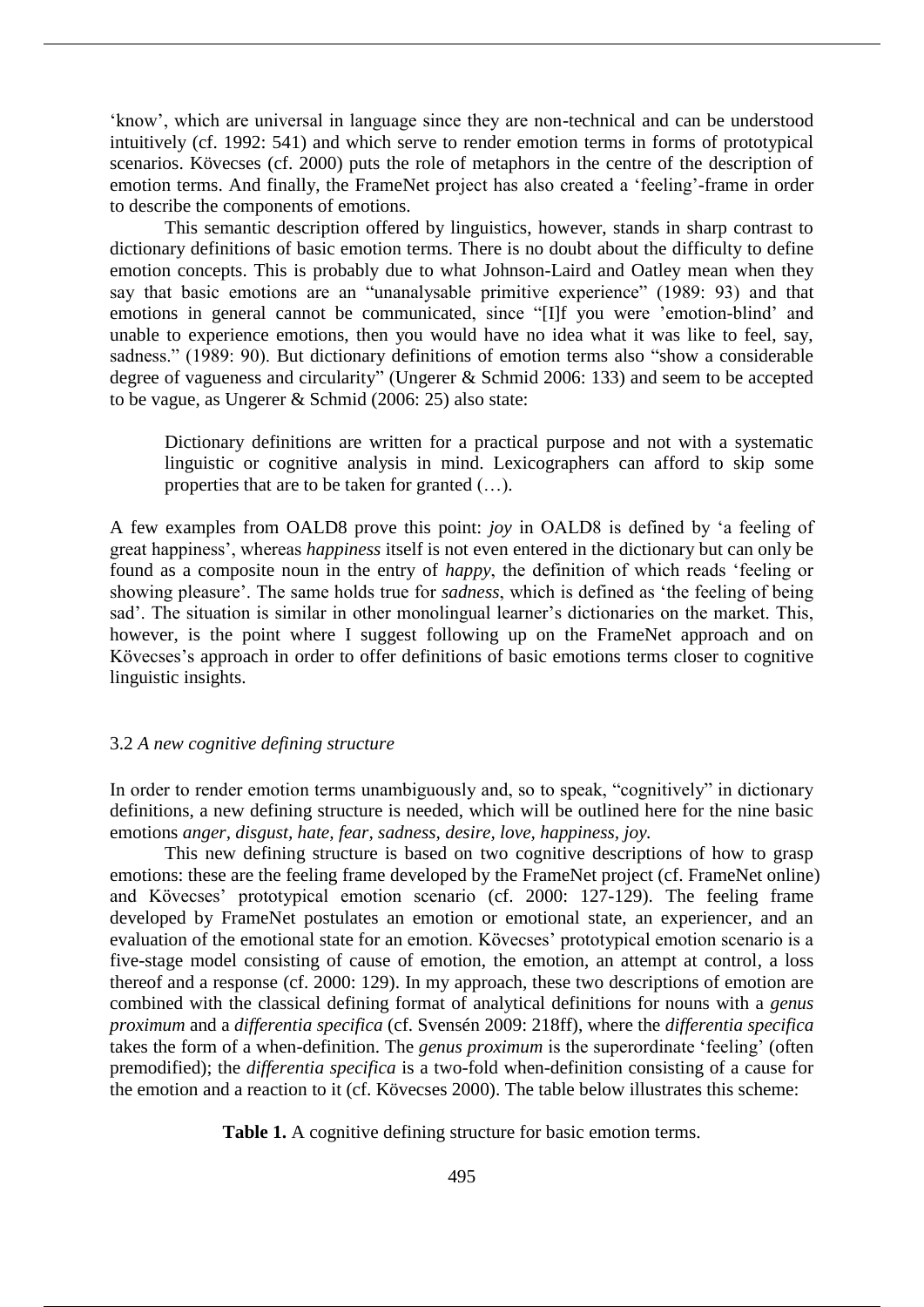| NEW COGNITIVE                       | definiens<br>(headword) | genus<br>proximum                   | when-differentia specifica |          |
|-------------------------------------|-------------------------|-------------------------------------|----------------------------|----------|
| <b>DEFINING</b><br><b>STRUCTURE</b> | emotion term            | emotion $\prime$<br>emotional state | cause / situation          | reaction |
|                                     |                         | CDE1                                | (CDE2)                     | (CDE3)   |

In this three-fold structure with *genus proximum* and *differentia specifica*, three slots arise for the concrete defining task, called 'cognitive defining elements (CDE)', which are filled with cognitive linguistic information on emotion terms. These CDEs consist of metaphors and metonymies of emotions (cf. Kövecses 2000, e.g. 'ANGER IS HOT FLUID IN A CONTAINER'), semantic primitives or prototypical scenarios (cf. Wierzbicka 1992), or prototypical instances of emotion experience. Every CDE may take one or several realisations of cognitive linguistic information. The following table exemplifies this for the term *anger:*

Table 2. Cognitive defining structure exemplified.

| genus-proximum $\{ + CDE1 \}$                                                               |
|---------------------------------------------------------------------------------------------|
| when-differentiae-specifica with cognitive defining elements:                               |
| ${CDE2 - cause / situation}$                                                                |
| ${CDE3 - reaction}$                                                                         |
| <b>anger.</b> a bad feeling rising in you when you think sth or sb's behaviour is unfair or |
| unjustified and you would immediately like to do sth about it; it might be hard to          |
| suppress this wish to do sth, you might act in an unfriendly way, get red in the face       |
| or shout.                                                                                   |

Following these new principles, my definitions fulfil the criteria of offering cognitive semantic information; at the same time, they follow conventional lexicographic practice and come closer to the ideal of folk definitions (cf. Stock 1988). The following table lists the definitions for the nine basic emotions:

|         | <b>THOIC OF CORTHLIP GOTHLIFTING</b> OF DROIT CHILD COLLEGE                                                                                                         |
|---------|---------------------------------------------------------------------------------------------------------------------------------------------------------------------|
| anger   | a bad feeling rising in you when you think sth or sb's behaviour is unfair or<br>unjustified and you would immediately like to do sth about it; it might be hard to |
|         | suppress this wish to do sth, you might act in an unfriendly way, get red in the face or                                                                            |
|         | shout.                                                                                                                                                              |
| disgust | an extremely bad and unpleasant feeling making you feel sick and turn away when                                                                                     |
|         | you see sth that either smells or feels very bad or sth that you consider morally<br>wrong; you would like to get away from it and not have anything to do with it. |
|         |                                                                                                                                                                     |
| hate    | the bad and burning feeling when you dislike sth or sb very much because sb treats                                                                                  |
|         | you badly or is your enemy; you might be upset, full of this feeling and not be able to                                                                             |
|         | help it.                                                                                                                                                            |
| fear    | the bad and threatening feeling slowly coming up inside you when you think sth bad                                                                                  |
|         | is going to happen and you are in danger, e.g. when you are alone in the dark or                                                                                    |
|         | otherwise helpless; it might make your heart beat faster, make you tremble and shiver                                                                               |
|         | or want to run away.                                                                                                                                                |
| sadness | the bad feeling that brings you down when sth has happened that you do not want to                                                                                  |
|         | be that way or when you lose sb you like a lot; it makes your heart feel heavy and                                                                                  |
|         | might make you cry.                                                                                                                                                 |
| desire  | the good and motivating feeling when you desperately want to have sth (e.g. in a shop                                                                               |

# **Table 3.** Cognitive definitions of basic emotion terms.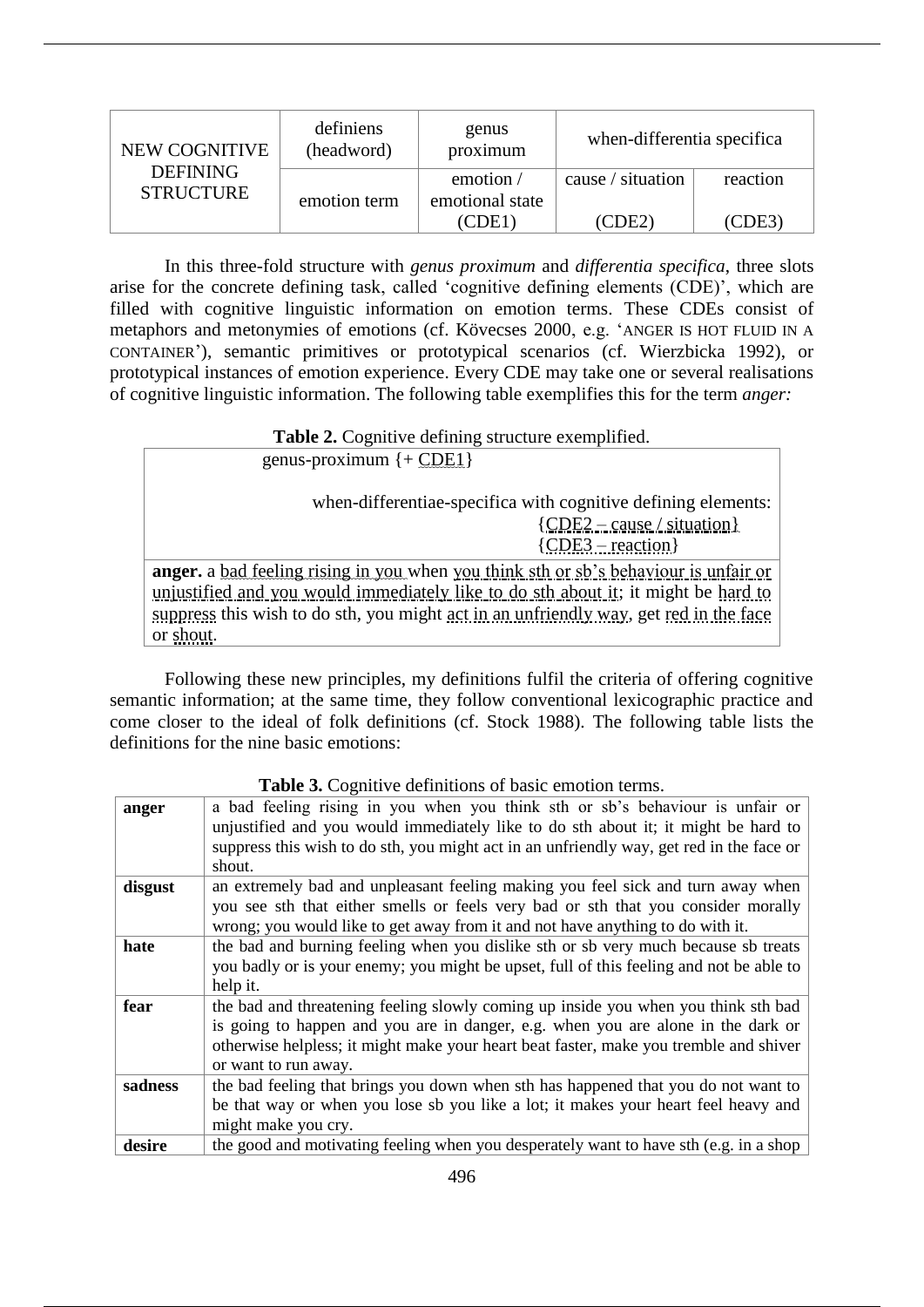|           | window) or feel sexually attracted to sb; it may magically draw you to sth/sb and        |  |  |  |  |  |
|-----------|------------------------------------------------------------------------------------------|--|--|--|--|--|
|           | make you feel excited.                                                                   |  |  |  |  |  |
| love      | the strong, warm feeling when you see or think of sb whom you like very much and         |  |  |  |  |  |
|           | who is close to you, e.g. a member of your family, a friend or the person you want to    |  |  |  |  |  |
|           | spend your life with; it makes you feel good when you're together with this person,      |  |  |  |  |  |
|           | you may want to hug this person.                                                         |  |  |  |  |  |
| happiness | the good and vital feeling when everything in your life is the way you want it and you   |  |  |  |  |  |
|           | don't have any problems; it might make you feel as if you were in heaven, you smile      |  |  |  |  |  |
|           | and everything is ok.                                                                    |  |  |  |  |  |
| joy       | the extremely good feeling when something wonderful has happened, e.g. a wedding         |  |  |  |  |  |
|           | proposal or the birth of a child; it fills your heart and might make you sing or jump up |  |  |  |  |  |
|           | and down.                                                                                |  |  |  |  |  |

### 3.3 *Study on basic emotion terms*

3.3.1 *Outline of the study.* In order to test the efficiency of my cognitive definitions for basic emotion terms, I conducted a user-study in the form of a naming task. Test subjects were given questionnaires in which they found definitions for the nine basic emotions and for nine distractor terms of other abstract nouns, for all of which they had to provide the appropriate noun. Test subjects in the target group  $(N_1=25)$  were given the above 'cognitive definitions' (abbreviated 'CogDef'); test subjects in the control group ( $N_2$ = 25) received definitions from LDOCE5 (see table 4 in appendix 1); these dictionary definitions were left unaltered with the exception of deleting synonyms and antonyms and rectifying circularity. The distractors were further randomly chosen from abstract nouns denoting states and qualities (*ambition, beauty, courage, honesty, childhood, freedom, hunger, pain, time*), the definitions of which for the target group were also written according to the model outlined above in order to keep the target group questionnaires uniform. The questionnaires were all randomised. The hypothesis of the study was that cognitive definitions lead to better dictionary performance since they trigger the corresponding concept more easily due to their cognitive defining structure and elements. The subsequent null hypothesis is that there is no statistically significant difference between the two groups.

3.3.2 *Discussion of results.* The results prove the hypothesis. As can be seen from figure 1 below, cognitive definitions yielded better performance results in seven out of nine instances. (The poor result of *desire* has to be ascribed to a faulty definition which could not be rectified in time.) The definitions for *anger, disgust* and *hate* are especially successful, more so than those of LDOCE. The definitions of *disgust* and of *love* can be seen as the most successful ones. (For all answers given for each emotion term, please refer to table 5 in appendix 2.)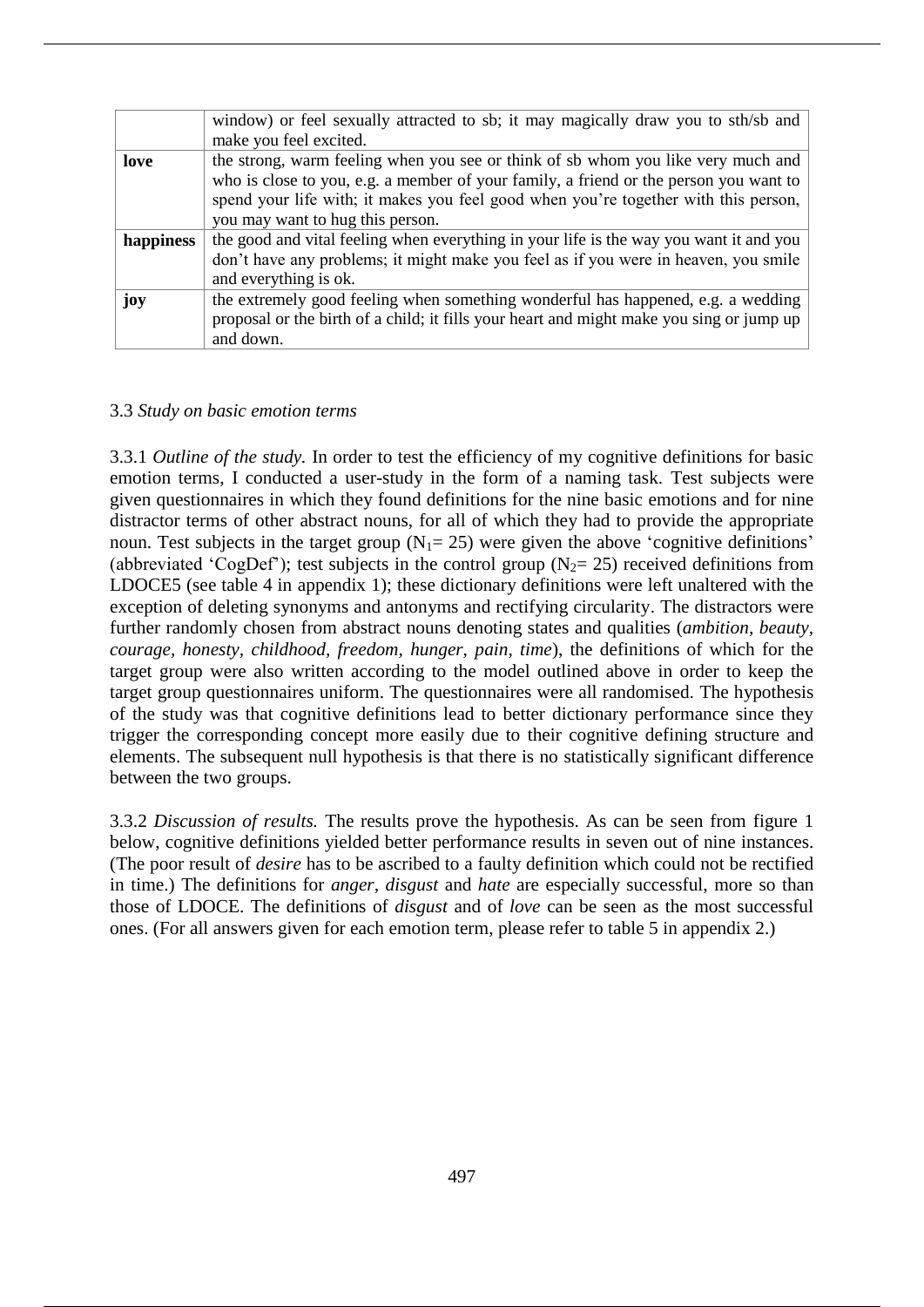

**Figure 1.** Results of user study.

The results of target and control group measured with  $\chi^2$ -test for each emotion term are statistically significant for all definitions except *sadness* and *happiness,* with a probability for the rejection of the null hypothesis of more than 99%, in the case of *fear* of more than 90% (for exact  $\chi^2$ -values and p-levels, please also refer to table 5). The average of correctly mentioned target items per questionnaire is 6.80 for the target group and 3.88 for the control group with a standard deviance of 1.32 for the target group and of 1.56 for the control group. The  $\chi^2$ -value for the sum of all correctly mentioned target items (170 for the target group compared to 97 for the control group) is 49.08, which is also statistically highly significant with  $p < 0.001$ .

If we take a closer look at one of the definitions whose results for the absolute number of correctly mentioned target items are not statistically significant, here *happiness* (figure 2 below), we can see that if the target item *happiness* had not been mentioned, three different other results were given in the target group compared to six other results in the control group. In both groups, *satisfaction* comes in second place, but was mentioned in a much higher proportion in the target group. And test subjects of the control group also gave no answer or answers that did not make sense (for example *amazement*). Therefore I still regard the cognitive definition as more successful. Similar results were obtained in many instances for the other emotion terms.



**Figure 2.** A comparison of the given answers for *happiness.*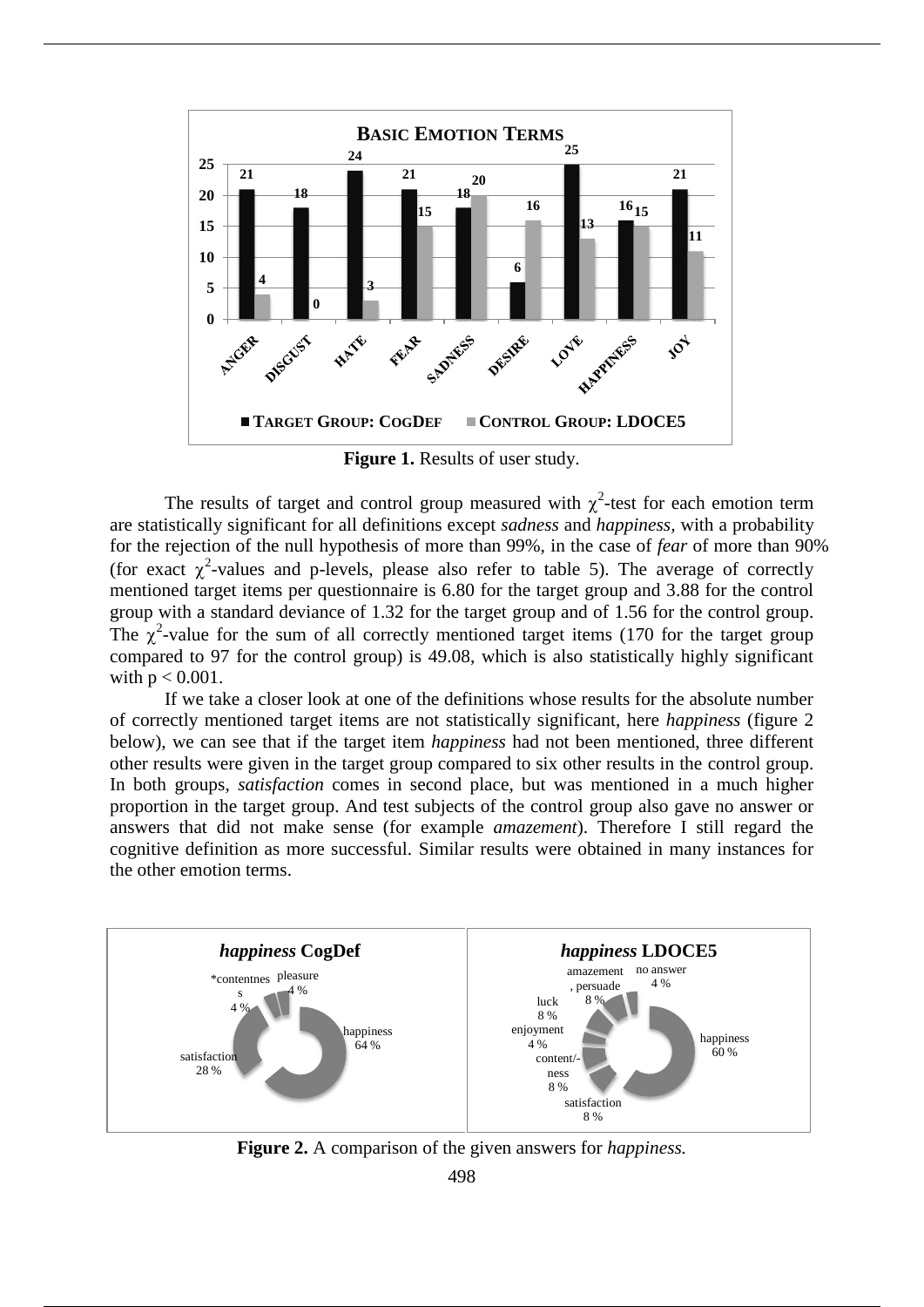# 4. Closing remarks

What I hope to have shown in this paper is that the application of cognitive linguistics for lexicography seems to be a very fruitful approach. A follow-up study with complex emotion terms will hopefully confirm the above findings. Other areas of lexicography, such as the arrangement of polysemous entries of prepositions (cf. also Adamska 2008 or Geeraerts 1990 and 2001) or a new macrostructure based on frame semantics, still await treatment. All in all, I hope that cognitive linguistics will become an integral part of and hence enrich English monolingual learner lexicography in the future.

### References

### **A. Dictionaries**

- **Mayor, M. (ed.) 2009.** *LONGMAN Dictionary of Contemporary English.* (Fifth edition.) Harlow: Pearson Longman.
- **Turnbull, J. (ed.) 2010.** *Oxford Advanced Learner's Dictionary*. (Eight edition.) Oxford: Oxford University Press – Cornelsen. (OALD8).

#### **B. Other Literature**

- **Adamska, A. 2008.** 'Prepositions in dictionaries for foreign learners: A Cognitive Linguistic Look.' In E. Bernal and J. DeCesaris (eds.), *Proceedings of the XIII Euralex International Congress: Barcelona, 15-19 July 2008*. L'Institut Universitari de Lingüistica Aplicada, Universitat Pompeu Fabra, 1477–1485.
- **Béjoint, H. 2010.** *The Lexicography of English.* Oxford: Oxford University Press.
- **Cowie, A. P. 1999.** *English Dictionaries for foreign learners: A History*. Oxford: Clarendon Press.
- **Croft, W. and A. D. Cruse. 2004.** *Cognitive Linguistics.* Cambridge: Cambridge University Press.
- *FrameNet.* 5 March 2012. http://framenet.icsi.berkeley.edu./fndrupal.
- **Geeraerts, D. 1997.** 'Entfernung, Fortschritt und Unvollständigkeit. Das historische Verhältnis von Lexikologie und Lexikographie.' In K.-P. Konerding and A. Lehr (eds.), *Linguistische Theorie und lexikographische Praxis. Symposiumsvorträge, Heidelberg 1996.* Tübingen: Niemeyer, 7–15.
- **Geeraerts, D. 1990.** 'The lexicographical treatment of prototypical polysemy.' In S. L. Tsohatzidis (ed.), *Meanings and Prototypes. Studies in linguistic categorization.* London: Routledge, 195–210.
- **Geeraerts, D. 2001.** 'The Definitional Practice of Dictionaries and the Cognitive Semantic Conception of Polysemy.' *Lexicographica* 17: 6–21.
- **Geeraerts, D. 2007.** 'Lexicography.' In D. Geeraerts and H. Cuyckens (eds.), *The Oxford Handbook of Cognitive Linguistics*. Oxford: Oxford University Press, 1160–1174.
- **Hanks, P. 1987.** 'Definitions and Explanations.' In J. Sinclair (ed.), *Looking Up. An account of the COBUILD Project in lexical computing.* London: Cobuild, 116–136.
- **Johnson-Laird, P. and K. Oatley. 1989.** 'The Language of Emotions: An Analysis of a Semantic Field.' *Cognition and Emotion* 3.2: 81–123.
- **Kövecses, Z. 2000.** *Metaphor and Emotion. Language, Culture, and Body in Human Feeling.* Cambridge: Cambridge University Press.
- **Landau, S. I. 2001.** *Dictionaries. The Art and Craft of Lexicography.* (Second edition.) Cambridge: Cambridge University Press.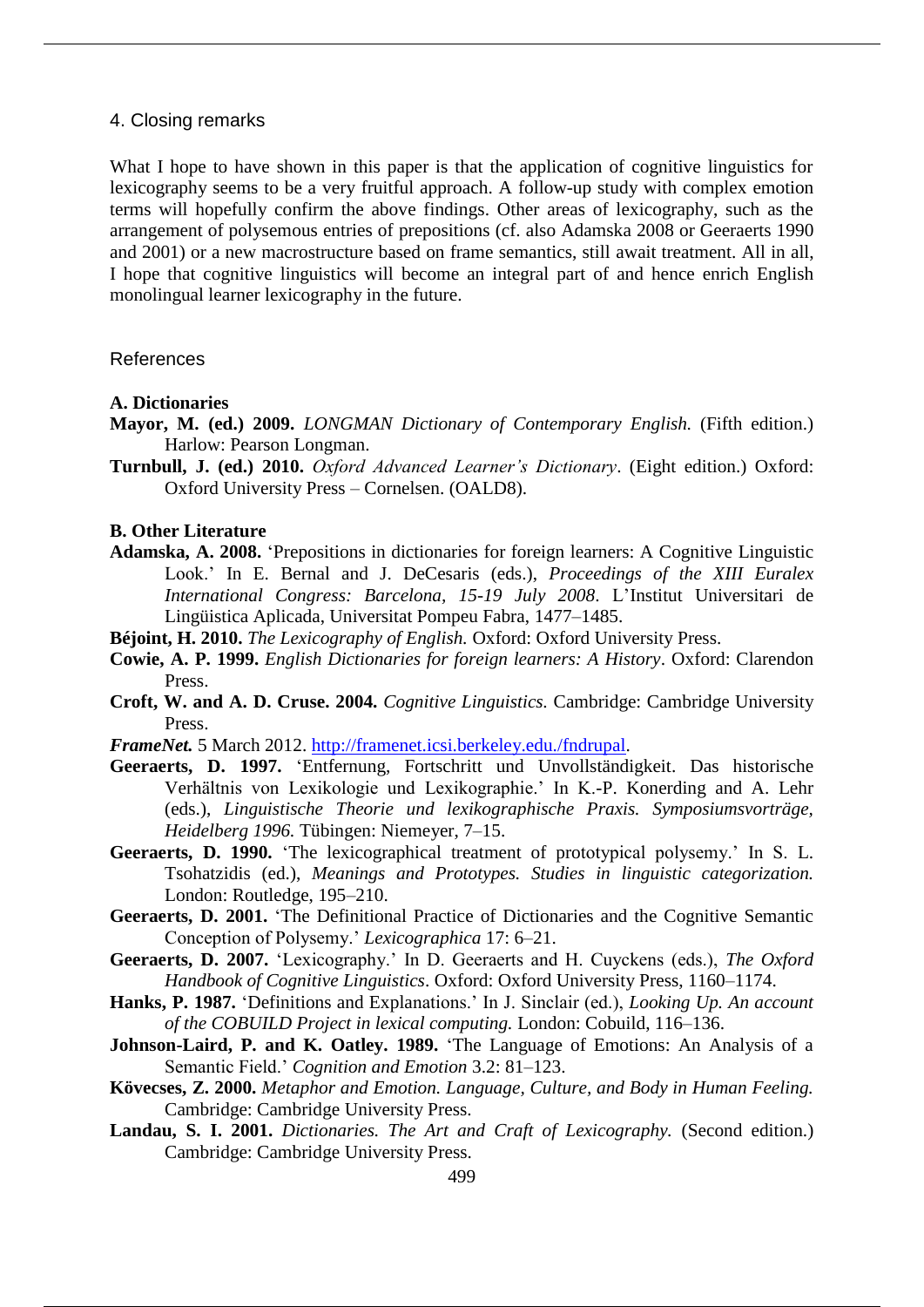**Stock, P. 1988.** 'The Structure and Function of Definitions.' In M. Snell-Hornby (ed.), *ZüriLEX `86 Proceedings.* Tübingen: Francke, 81–89.

**Svensén, B. 2009.** *A Handbook of Lexicography. The Theory and Practice of Dictionary-Making.* Cambridge: Cambridge University Press.

**Wierzbicka, A. 1992.** 'Defining Emotion Concepts.' *Cognitive Science* 16: 539–581.

**Ungerer, F. and H.-J. Schmid. 2006.** *An Introduction to Cognitive Linguistics.* (Second edition.) London: Longman.

Appendix 1: Definitions from LDOCE5 used in the study

| <b>THEIR T.</b> DUMINIOUS HOME LIDOCLY. |                                                                                                  |  |  |  |
|-----------------------------------------|--------------------------------------------------------------------------------------------------|--|--|--|
| anger                                   | a strong feeling of wanting to hurt or to criticize someone because they have done something bad |  |  |  |
|                                         | to you or been unkind to you                                                                     |  |  |  |
| disgust                                 | (1) a strong feeling of dislike, annoyance, or disapproval                                       |  |  |  |
|                                         | (2) a very strong feeling of dislike that almost makes you sick, caused by something unpleasant  |  |  |  |
| hate                                    | an angry unpleasant feeling that someone has when they hate someone and want to harm them        |  |  |  |
| fear                                    | the feeling you get when you are afraid or worried that something bad is going to happen         |  |  |  |
| sadness                                 | the state of feeling not happy, especially because something unpleasant has happened             |  |  |  |
| desire                                  | $(1)$ a strong hope or wish                                                                      |  |  |  |
|                                         | (2) a strong wish to have sex with someone                                                       |  |  |  |
| love                                    | a strong feeling of caring about someone, especially a member of your family or a close friend   |  |  |  |
| happiness                               | the state of having feelings of pleasure, for example because something good has happened to you |  |  |  |
|                                         | or you are very satisfied with your life                                                         |  |  |  |
| joy                                     | great happiness and pleasure                                                                     |  |  |  |

### **Table 4.** Definitions from LDOCE5.

Appendix 2: Results of the study (with number of occurrences and statistic data)

**Target target result other results of the same semantic field unrelated results no answer**  $\chi^2$ -value & **level of probability anger CogDef** anger  $\vert$  rage (1) confrontation (1)  $\vert$  no answer  $\chi^2$  = 23.12  $p < 0.001$ 21 1 1 2 **anger LDOCE5** anger rage (3), vendetta (1), revenge / vengeance (12) jealousy  $(1)$ , scorn  $(1)$ ,  $\begin{array}{c} \text{cousy (1),} \text{sconl (1),} \\ \text{complaint (1)} \end{array}$  no answer 4 | 16 | 3 | 2 **disgust CogDef** disgust dislike (1) bad mood (1), awkward (1) no answer  $\chi^2$  = 28.13  $p < 0.001$  $18$  1 2 4 **disgust LDOCE5** disgust hate  $(21)$  contempt  $(1)$ , ignorance  $(1)$  no answer  $0 \qquad \qquad 21 \qquad \qquad 2 \qquad \qquad 2$ **hate CogDef** hate ----------- sickness (1) no answer  $\chi^2$  = 35.51  $p < 0.001$ 24 0 1 0 **hate LDOCE5** hate \*haterate/\*hateress (3), anger (8), rage (4), aggression/aggressiveness (4), \*adversion (1), hostility (1) vicious (1) ho answer  $3 \quad | \quad 21 \quad | \quad 1 \quad | \quad 0$ **fear CogDef** fear anxiety  $(2)$ , \*frightness  $(1)$  ----------- no answer  $^2 = 3.57$ 21 3 3 0 1 p < 0.10

**Table 5**. Complete results of the study.